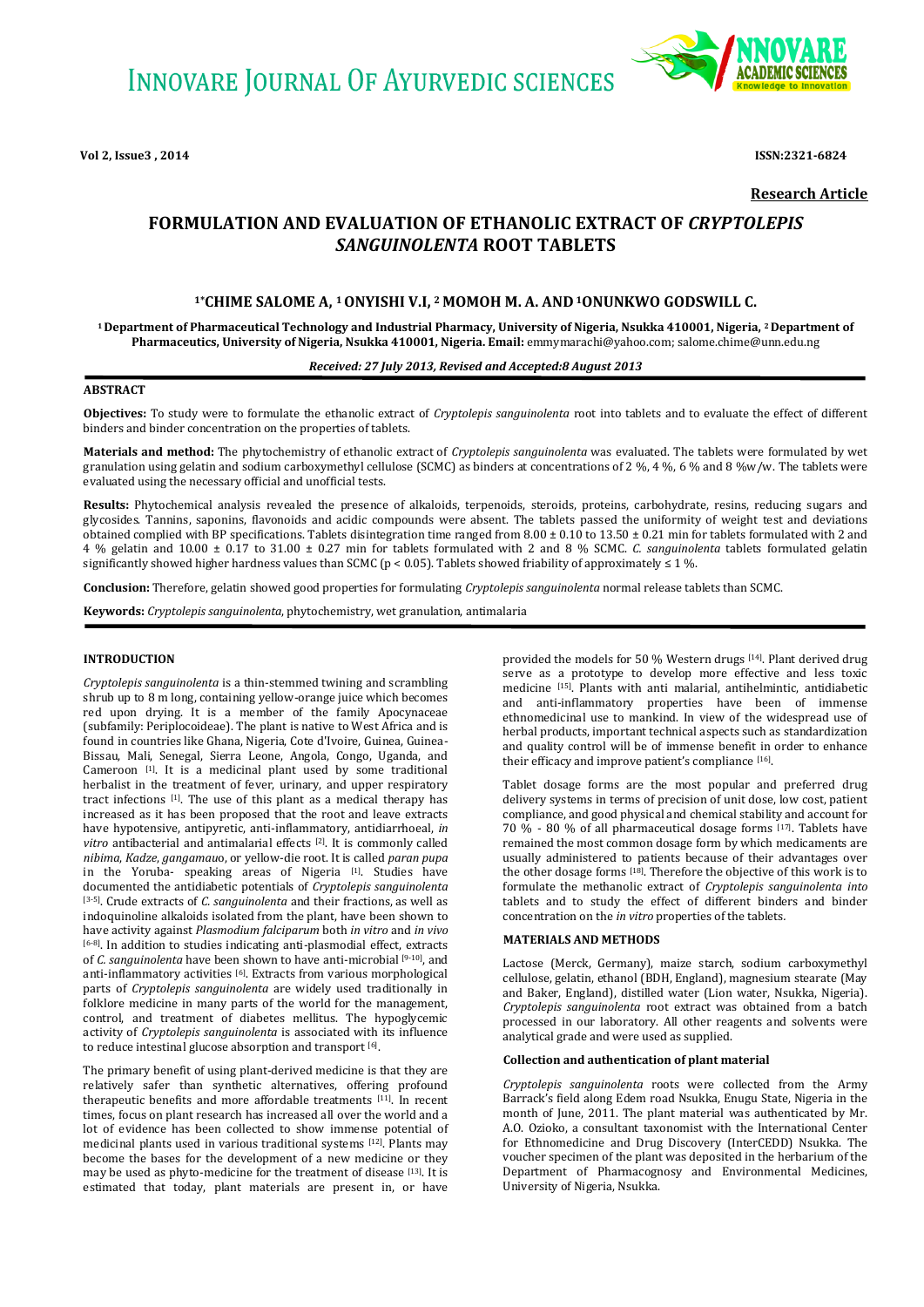#### **Preparation of plant extract for phytochemical analysis**

*Cryptolepis sanguinolenta* roots were washed thoroughly in water, chopped into tiny pieces then dried in an air-circulating oven in the laboratory at 35 – 40°C. The dried roots were milled severally in an equipment of hammer mill type. The powdered roots (210 g) were extracted by maceration with 95 % ethanol for 48 h. The extract was filtered and concentrated to dryness using a rotary evaporator attached to a vacuum pump to obtain the crude powdered extract (10 g) which was stored at a temperature of 40 $\circ$ C until use.

#### **Phytochemical Screening**

Phytochemical tests were carried out on the powdered extract for the presence of alkaloids, tannins, saponins, flavonoids, resins, fats and oils, steroids, glycosides, terpenoids, acidic compounds, carbohydrates, reducing sugars and proteins. The tests were carried out using standard procedures of analysis [18-20].

## **Preparation of granules**

Granules were prepared by wet granulation method using two different binders at concentrations of 2 %, 4 %, 6 % and 8 %w/w. Details of granulation are given in Table I. Lactose was used as the filler and maize starch BP as disintegrant (10 % w/w) were dried and mixed for 10 min in a tumbler mixer with the crude extract of *Cryptolepis sanguinolenta*. The powder mixtures were moistened with the appropriate amount of binder solution. The homogeneous wet mass was then screened through a 1.7 mm sieve and the wet granules dried in a hot air oven at 55°C for 1 h. Thereafter, the dried granules were screened through a 1.0 mm sieve.

| <b>Batch</b>   | C. sanguinolenta extract<br>(mg) | Gelatin (mg)             | $SCMC$ (mg)              | Maize starch<br>(mg) | <b>Magnesium stearate</b><br>(mg) | Lactose qs (mg) |
|----------------|----------------------------------|--------------------------|--------------------------|----------------------|-----------------------------------|-----------------|
| F1             | 5.0                              | 6.0                      | ٠                        | 15.0                 | 3.0                               | 300.0           |
| F <sub>2</sub> | 5.0                              | 12.0                     | $\overline{\phantom{a}}$ | 15.0                 | 3.0                               | 300.0           |
| G <sub>1</sub> | 5.0                              | $\overline{\phantom{a}}$ | 6.0                      | 15.0                 | 3.0                               | 300.0           |
| G <sub>2</sub> | 5.0                              | $\overline{\phantom{a}}$ | 12.0                     | 15.0                 | 3.0                               | 300.0           |
| G <sub>3</sub> | 5.0                              | $\overline{\phantom{a}}$ | 18.0                     | 15.0                 | 3.0                               | 300.0           |
| G4             | 5.0                              | $\overline{\phantom{a}}$ | 24.0                     | 15.0                 | 3.0                               | 300.0           |
|                |                                  |                          |                          |                      |                                   |                 |

**Table 1: Composition of** *Cryptolepis sanguinolenta* **tablet**

Key: F1 and F2 contain 2 and 4 %w/w gelatin, G1 – G4 contain 2, 4, 6, and 8 %w/w SCMC, SCMC: sodium carboxymethyl cellulose.

#### **Preparation of tablets**

Initially granules were treated with lubricant i.e. magnesium stearate. Tablets were prepared by compressing the lubricated granules at 46-48 kgf using a 9.0 mm punch and die set fitted into an automated F3 Manesty Single Punch tabletting machine.

## **EVALUATION OF TABLETS**

#### **Disintegration time test**

Disintegration time test was conducted using an Erweka ZT 120 basket and rack assembly and 0.1 N HCl maintained at 37.0  $\pm$  1.0  $\circ$ C as the disintegration medium. Ten tablets from each batch were used for the test and the procedure being as stipulated in the BP, 2009 for normal release tablets [21] .

#### **Uniformity of Weight**

Twenty tablets were randomly selected from each batch. The tablets were weighed individually using an electronic balance (Ohaus Adventurer, China) and the individual weights recorded. The mean weight, standard deviation and percentage deviation were calculated [21] .

#### **Tablet friability test**

Twenty tablets were randomly selected from each batch of the tablet. The tablets were dedusted and weighed. The tablets were placed into the drum of the friabilator (Erweka GmbH, Germany) and rotated at 25 rpm for 4 min. The tablets were removed from the friabilator, dedusted and reweighed. The friability result was expressed as loss of mass expressed as a percentage of the initial mass [21]. The abrasion resistance B was calculated from the equation below:

$$
B = 100[1 - \frac{W}{Wo}] \tag{1}
$$

where  $W_0$  and  $W$  are the initial weight and final weight of the tablets respectively.

#### **Hardness/Crushing Strength Test**

This test was carried out using a Monsanto-stokes hardness tester. Ten tablets from each batch were randomly selected. Each tablet was placed between the jaws of the hardness tester and force was applied by adjusting the knob of tester until the tablet integrity failed. The results were recorded in kgf.

## **Statistical analysis**

Statistical analysis was carried out using SPSS version 14.0 (SPSS Inc. Chicago, IL.USA). All values are expressed as mean ± SD. Data were analysed by one-way analysis of variance (ANOVA). Differences between means were assessed by a two-tailed student's T-test. P < 0.05 was considered statistically significant.

## **RESULTS**

#### **Phytochemical constituents of** *C. sanguinolenta* **root extract**

Results of phytochemical screening of *Cryptolepis sanguinolenta* root extract are shown in Table 2. The results indicated the presence of very important phytochemicals. Phytochemical analysis of *Cryptolepis sanguinolenta* root revealed the presence of alkaloids, terpenoids, steroids, proteins, carbohydrate, resins, reducing sugars and glycosides in substantial quantities. Tannins, saponins, flavonoids and acidic compounds were however, not found in the plant root.

#### **TABLET PROPERTIES**

## **Weight uniformity**

The results of tablets weight uniformity test presented in Table 3 showed that weights of *C. sanguinolenta* tablets ranged from 310.95  $\pm$  2.42 to 311.15  $\pm$  1.76 mg for batches F1 and F2 formulated with 2 and 4 % gelatin, 294.55  $\pm$  1.65 to 303.90  $\pm$  2.60 mg for tablets G1 and G2 formulated with 2 and 4 % SCMC. The low coefficient of variation exhibited by these formulations confirmed the reproducibility of these formulations and the reliability of the production process.

#### **Disintegration time**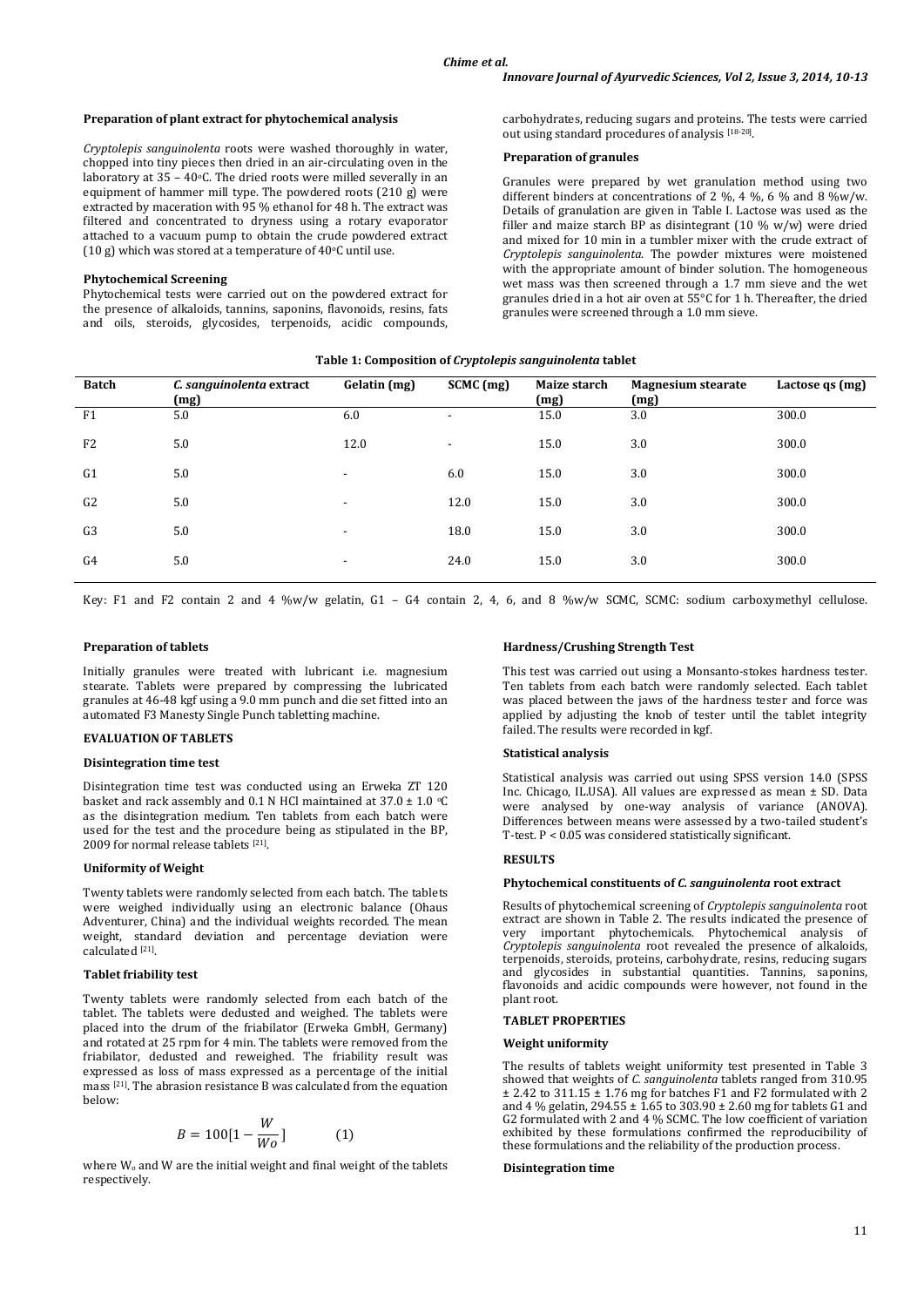The results of the disintegration time of *C. sanguinolenta* tablets are shown in Table 3. From the results, the tablets exhibited disintegration time range of  $8.00 \pm 0.10$  to  $13.50 \pm 0.21$  min for F1 and F2 tablets formulated with 2 and 4 % gelatin and  $10.00 \pm 0.17$  to  $31.00 \pm 0.27$  min for tablets formulated with 2 and 8 % SCMC (G1) and G4).

## **Tablets hardness**

The results of tablets hardness are shown in Table 3. From the results, *C. sanguinolenta* tablets exhibited hardness that ranged from  $4.76 \pm 0.05$  to  $5.80 \pm 0.07$  kgf for F1 and F2 tablets formulated with 2 and 4 % gelatin and 2.00  $\pm$  0.03 to 5.00  $\pm$  0.07 kgf for tablets formulated with 2 and 8 % SCMC (G1 and G4). Generally, tablets formulated with gelatin showed higher hardness values than SCMC.

#### **Tablets friability**

The results of tablets friability test shown in Table 3 showed that tablets friability ranged from 0.84 to 1.28 % for F1 and F2 tablets formulated with 2 and 4 % gelatin and 0.92 to 1.31 % for tablets formulated with 8 and 4 % SCMC (G4 and G2). Friability test measures the resistance of the tablets to abrasion.

# **DISCUSSIONS**

#### **Phytochemical constituents of** *C. sanguinolenta* **root extract**

The presence of alkaloids in high concentration in the plant root explains the traditional use of the plant for the treatment of malaria. The medicinal plants that are moderately rich in alkaloids have potential health promoting effects [22]. Crude extracts of *C.*  *sanguinolenta* and their fractions, as well as indoquinoline alkaloids isolated from the plant, have been shown to have activity against *Plasmodium falciparum* both *in vitro* and *in vivo* as earlier reported [6- 8]. The root of the plant also contains glycosides. Cardiac glycosides treat heart problems that may result from severe malaria attack. Phytochemicals are non-nutritive plant chemicals that have protective or disease preventive properties. Plants produce these chemicals substances to protect themselves, and they also protect humans against certain diseases [23].

#### **Table 2: Phytochemical constituents of** *C. sanguinolenta* **roots extract**

| <b>Phytochemical constituents</b> | <b>Remarks</b> |  |
|-----------------------------------|----------------|--|
| Alkaloids                         | $^{++}$        |  |
| Carbohydrates                     | $++$           |  |
| Saponins                          |                |  |
| Reducing sugars                   | $+ + +$        |  |
| Steroids                          | $+ + +$        |  |
| Tannins                           |                |  |
| Glycosides                        | $+ + +$        |  |
| Proteins                          | $+ + +$        |  |
| Flavonoids                        | -              |  |
| Resins                            | $^{++}$        |  |
| Fats and oils                     |                |  |
| Acid compounds                    |                |  |
| Terpenoids                        | $^{++}$        |  |

Key: +++ High concentration, ++ moderate concentration, - absent

#### **Table 3: Properties of** *C. sanguinolenta* **root extract tablets.**

| <b>Batch</b>      | Weight ( $mg \pm CV$ )* | <b>Hardness</b><br>$(kgf \pm SD)^a$ | Disintegration time (min $\pm$ SD) <sup>a</sup> | Friability $(\%)^*$ |
|-------------------|-------------------------|-------------------------------------|-------------------------------------------------|---------------------|
| $F1(2 %$ gelatin) | $311.15 \pm 1.76$       | $4.76 \pm 0.05$                     | $8.00 \pm 0.10$                                 | 1.28                |
| $F2(4\%$ gelatin) | $310.95 \pm 2.42$       | $5.80 \pm 0.07$                     | $13.50 \pm 0.21$                                | 0.84                |
| G1 (2 % SCMC)     | $303.90 \pm 2.60$       | $2.00 \pm 0.03$                     | $10.00 \pm 0.17$                                | 1.07                |
| G2(4 % SCMC)      | $294.55 \pm 1.65$       | $3.06 \pm 0.03$                     | $18.60 \pm 0.11$                                | 1.31                |
| G3 (6 % SCMC)     | $296.30 \pm 1.31$       | $4.18 \pm 0.10$                     | $20.10 \pm 0.23$                                | 1.04                |
| G4 (8 % SCMC)     | $296.00 \pm 1.78$       | $5.00 \pm 0.07$                     | $31.00 \pm 0.27$                                | 0.92                |

**\*Mean for 20 tablets, aMean for 10 tablets ± SD, CV: coefficient of variation, SD: standard deviation, F1 and F2 contain 2 and 4 %w/w gelatin, G1 – G4 contain 2, 4, 6, and 8 %w/w SCMC; SCMC: sodium carboxymethyl cellulose, P < 0.05 was considered significant.**

## **Tablet properties**

The results of the properties of *C. sanguinolenta* root extract tablets are presented in Table 3. From the results**,** all the batches of *C. sanguinolenta* tablets formulated with different binders and varying binder concentration passed the uniformity of weight test and deviations obtained complied with BP standards of not more than 5 % for tablets weighing 250 mg or more [21] .

The results of disintegration time test of tablets presented in Table 3 showed that tablets formulated with 2 and 4 % of gelatin (F1 and F2) and 2 % SCMC (G1) complied with BP specifications for normal release tablets with disintegration time of < 15 min. However, tablets formulated with 4, 6, and 8 % SCMC (G2, G3 and G4) respectively failed the tablets disintegration time tests with disintegration times that were significantly above 15 min ( $p < 0.05$ ). Therefore, the disintegration time of the tablet formulations was significantly affected by the type of binder and concentration used during formulation ( $p < 0.05$ ). Disintegration time of tablets increased as the concentration of the binder increased as shown in Table 3.

The hardness of the tablet formulations was significantly affected by the type of binder and concentration (p < 0.05). *C. sanguinolenta* tablets formulated gelatin significantly showed higher hardness values than SCMC ( $p < 0.05$ ). Tablets hardness also increased as the concentration of the binder increased as shown in Table 3. Tablets formulated with 2 and 4 % gelatin (F1 and F2) complied with BP specifications for tablets hardness with values of  $\geq 5$  kgf. However, tablets formulated with 2, 4, and 6 % SCMC (G1, G2 and G3) failed

the test for tablets hardness with values < 5 kgf, while tablets formulated with 8 % (G4) passed the hardness test as shown in Table 3. However, tablet hardness may be a function of formulation excipient, physical properties of the granules and compression pressure [24] .

Tablets friability results presented in Table 3 showed that *C. sanguinolenta* tablets formulated gelatin and SCMC complied with BP specifications for tablets prepared by wet granulation method with percent friability of approximately  $\leq 1$  %. Therefore, the tablets could withstand handling, packaging and transportation without compromising the properties of the tablets.

## **CONCLUSION**

*Cryptolepis sanguinolenta* root extract tablets were produced by wet granulation method using gelatin and SCMC respectively as binders. The properties of the tablets were affected by the binder type and concentration of the binder used in formulating the tablets. Increase in binder concentration caused an increase in hardness and disintegration time of tablets. The results obtained from the study showed that gelatin showed good properties for formulating *Cryptolepis sanguinolenta* normal release tablets than SCMC.

#### **CONFLICT OF INTEREST**

The authors state no conflict of interest.

#### **REFERENCES**

1. [Ajayi](http://www.ijem.in/searchresult.asp?search=&author=AF+Ajayi&journal=Y&but_search=Search&entries=10&pg=1&s=0) AF, [Akhigbe](http://www.ijem.in/searchresult.asp?search=&author=RE+Akhigbe&journal=Y&but_search=Search&entries=10&pg=1&s=0) RE, [Adewumi](http://www.ijem.in/searchresult.asp?search=&author=OM+Adewumi&journal=Y&but_search=Search&entries=10&pg=1&s=0) OM, [Okeleji](http://www.ijem.in/searchresult.asp?search=&author=LO+Okeleji&journal=Y&but_search=Search&entries=10&pg=1&s=0) LO, [Mujaidu](http://www.ijem.in/searchresult.asp?search=&author=KB+Mujaidu&journal=Y&but_search=Search&entries=10&pg=1&s=0) KB, [Olaleye](http://www.ijem.in/searchresult.asp?search=&author=SB+Olaleye&journal=Y&but_search=Search&entries=10&pg=1&s=0) SB. Effect of ethanolic extract of Cryptolepis